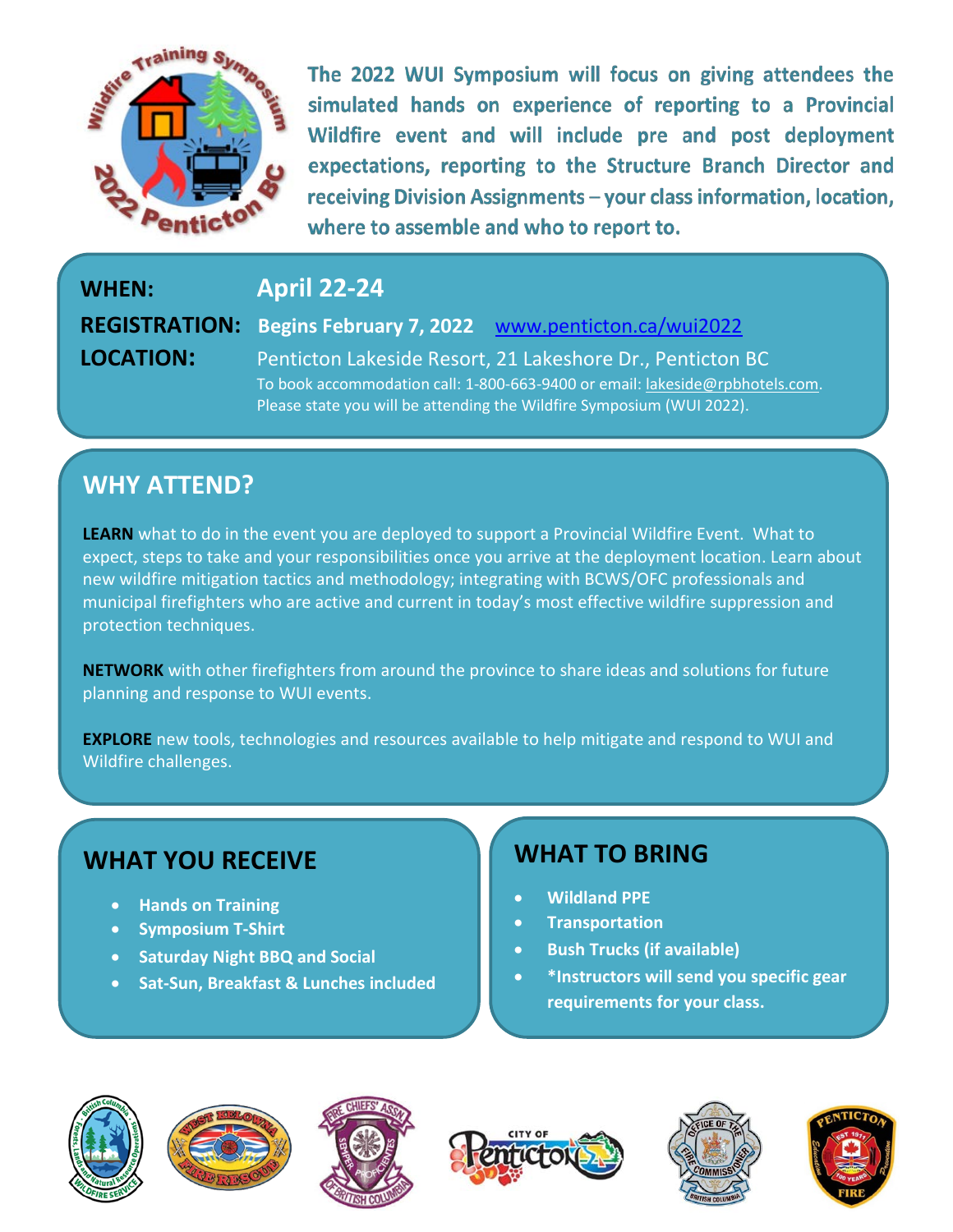## **SCHEDULE** AT-A-GLANCE

| Friday, April 22   | <b>Registration (CHECK-IN)</b>                                                                 |
|--------------------|------------------------------------------------------------------------------------------------|
| 17:00-1900 hrs     | WUI 2022 Registration at Rotary Park parking lot (Structure Base)                              |
| <b>Rotary Park</b> | Corner of Lakeshore Dr. and Martin St. (next to Penticton Lakeside Resort, 21 Lakeshore Drive) |

### **SATURDAY, April 23 – 24 (CHECK-IN)**

**06:30-07:30 Registration and Camp Style Breakfast – Rotary Park parking lot (Corner of Lakeshore Dr. and Martin St. next to the Lakeside Resort)**

| 08:00-16:30 hrs | 1.<br>Boots on the<br>$Ground -$<br>Wildfire<br><b>Operations</b> | 2.<br><b>Engine Boss</b><br>(ENGB) | 3.<br>Strike Team/<br><b>Task Force</b><br>Leader | 4.<br>Division/Group<br>Supervisor               | 5.<br><b>StrB Staging</b><br>Manager Day 1<br>୍ଷ<br><b>EOC</b><br>Fire Branch<br>Coordinator<br>Day 2 | 6.<br>Wildfire<br>Mitigation<br>Specialist<br>$(4 \text{ days})$<br>Reg. thru BC<br><b>FireSmart</b><br>Coordinator |
|-----------------|-------------------------------------------------------------------|------------------------------------|---------------------------------------------------|--------------------------------------------------|-------------------------------------------------------------------------------------------------------|---------------------------------------------------------------------------------------------------------------------|
|                 | 7 <sub>1</sub><br><b>Danger Tress</b><br>Assessor                 | 8.<br>Wildfire<br><b>Behaviour</b> | 9.<br>Structure<br>Protection<br>(WSPP-115)       | 10.<br>SPP - WFF1<br>Train the<br><b>Trainer</b> |                                                                                                       |                                                                                                                     |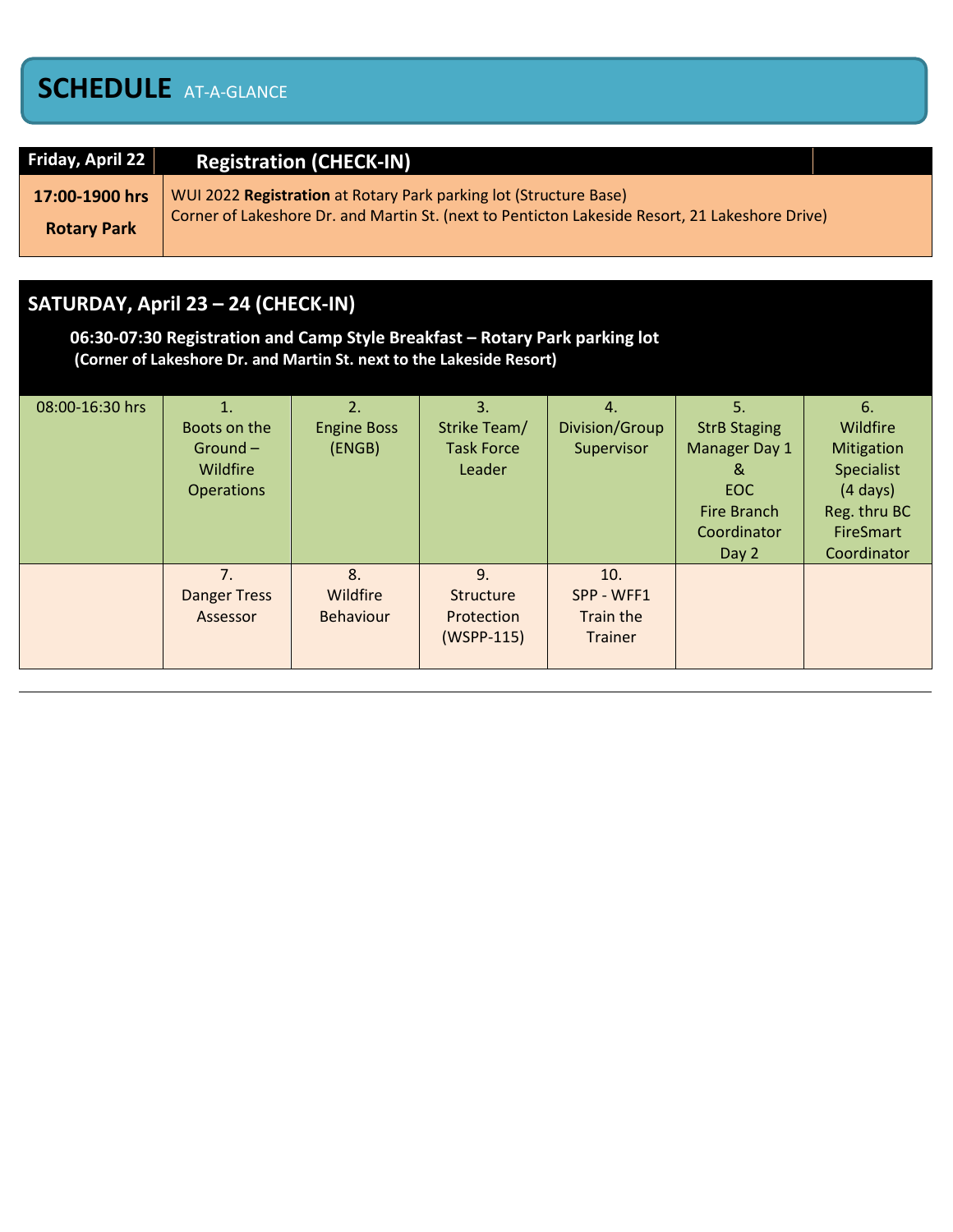## **Course Details:**

# **1. BOOTS ON THE GROUND WILDFIRE OPERATIONS**

Always a sold out program and delivered by the BC Wildfire Penticton Fire Zone Staff and the Penticton Fire Department, this program will focus on what has changed in Wildland Urban Interface Firefighting Operations, Innovative Tactics, Safe Practices and current Water Delivery Methods. This 2-day mix of Field Exercises, WUI Scenarios, Gear Innovations, Demos and Field Training will be targeted to ensure WUI Operational Consistency between agencies during an expanding Interface Incident.

The target audience for this session is Operational Level Fire Fighters with an appetite to master *boots on the ground* skills, love getting dirty doing it, and don't mind putting in the sweat to push the pace. Come walk the talk….

### \*\* Wildland PPE Required for Live Fire Exercises. *\*Weather Dependant.*

### **Course Objectives:**

- Learn and perform the necessary skills during Incident Stabilization
- Decision making during the First Operational Period
- Google Earth WUI Scenario First Operational Period Realities and Hazards
- Safety Briefings Good vs Bad / LACES
- Common Engine Crew Errors WUI WATCH OUT Situations
- Wildland Phases of Control / Tactical Decision Pros and Cons / Defendable Ground
- Danger Trees / Falling Recognise the Hazard
- Building Containment Lines Who's doing what? Know your Role / Know the Goal
- WUI Water Delivery Do's and Don'ts Progressive Hose lays
- Technology Assets and Apps in the WUI

### **Prerequisites:**

- Transportation to HOT Site \*\*Your Crew Brush Truck is preferred
- Wildland PPE, Personal Fireline Pack, Personal Handtool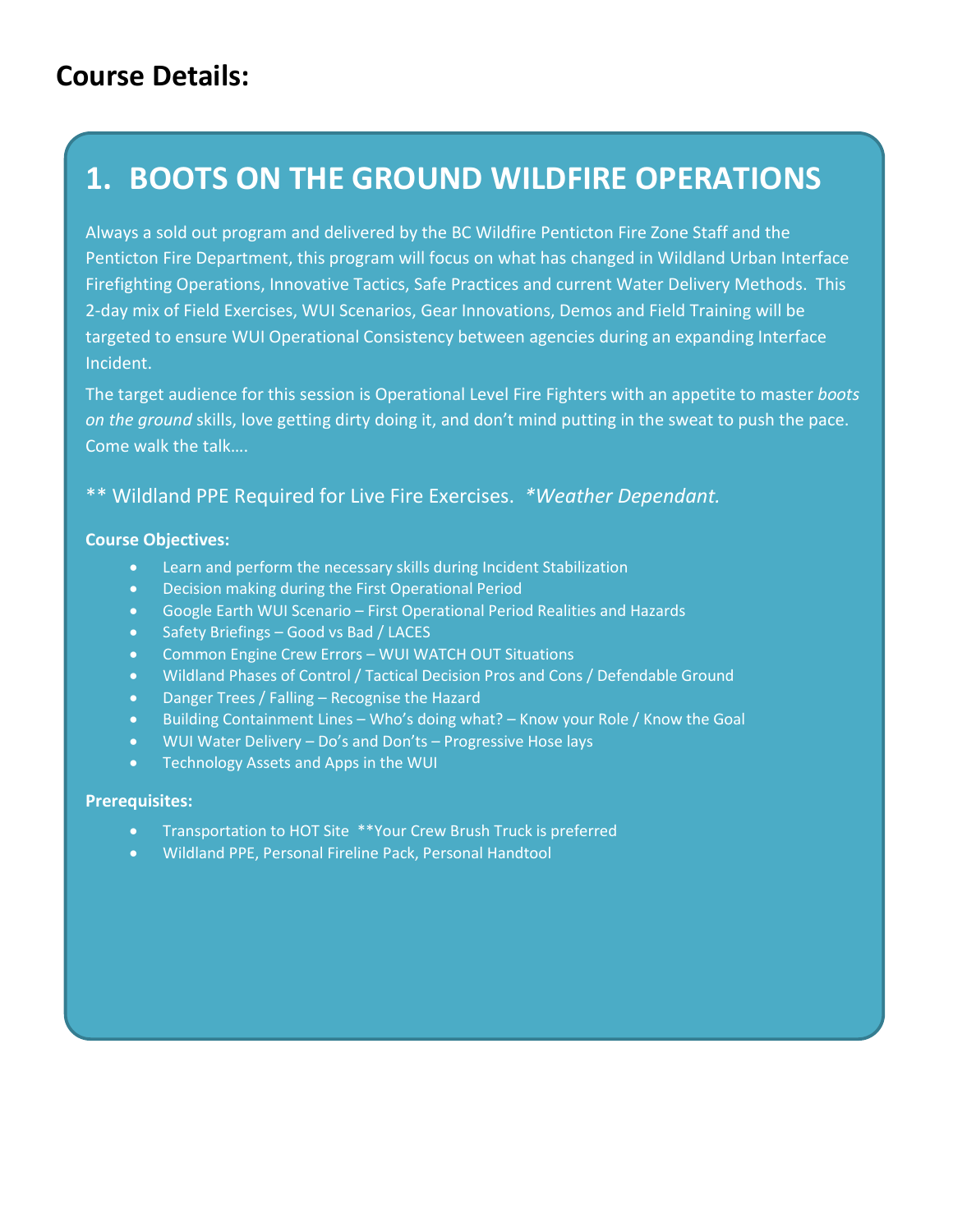# **2. ENGINE BOSS (ENGB)**

This course is designed to provide Municipal Firefighters the skills and knowledge needed to perform in the position of Engine Boss (ENGB) at provincial wildfire deployments. Topics include position overview, predeployment responsibilities, concept of the position, pre-dispatch preparation, incident responsibilities, administration, supervision, response, assignment, demobilization, tactics and safety, risk management, entrapment avoidance, wildland urban interface, case studies, scenarios, appropriate action vs. freelancing.

- Planning and preparing for a Provincial Deployment
- Fire Camp: procedures, logistics and administration
- Task Force organization, orders and briefings
- Tactical Movement
- Tactical Engagement, withdrawal and demobilization

#### **Expectations and Registration:**

With the exception of the evenings, students will be required to operate under simulated Task Force conditions and organization for the duration of the course. Registration will be based on each department's apparatus, and will be assigned to one of the 4 Task Forces in the program.

REGISTRATION IS BASED ON COMPLETE APPARATUS AS YOU MUST ATTEND WITH THE APPARATUS YOU ARE REGISTERING.

**Participating Departments are encouraged to fill any empty seats (if applicable) with students from other departments, as the class size will be capped at the maximum number of riding positions in the Task Force.**

#### **Requirements:**

- Participating Companies/Units must be tactically self-sufficient (food, water, fuel, comms).
- All participating apparatus are required to meet the minimum requirements for their apparatus Type, as identified in Section 7 of the *Inter-agency Operational and Reimbursement Rates (June 2021).*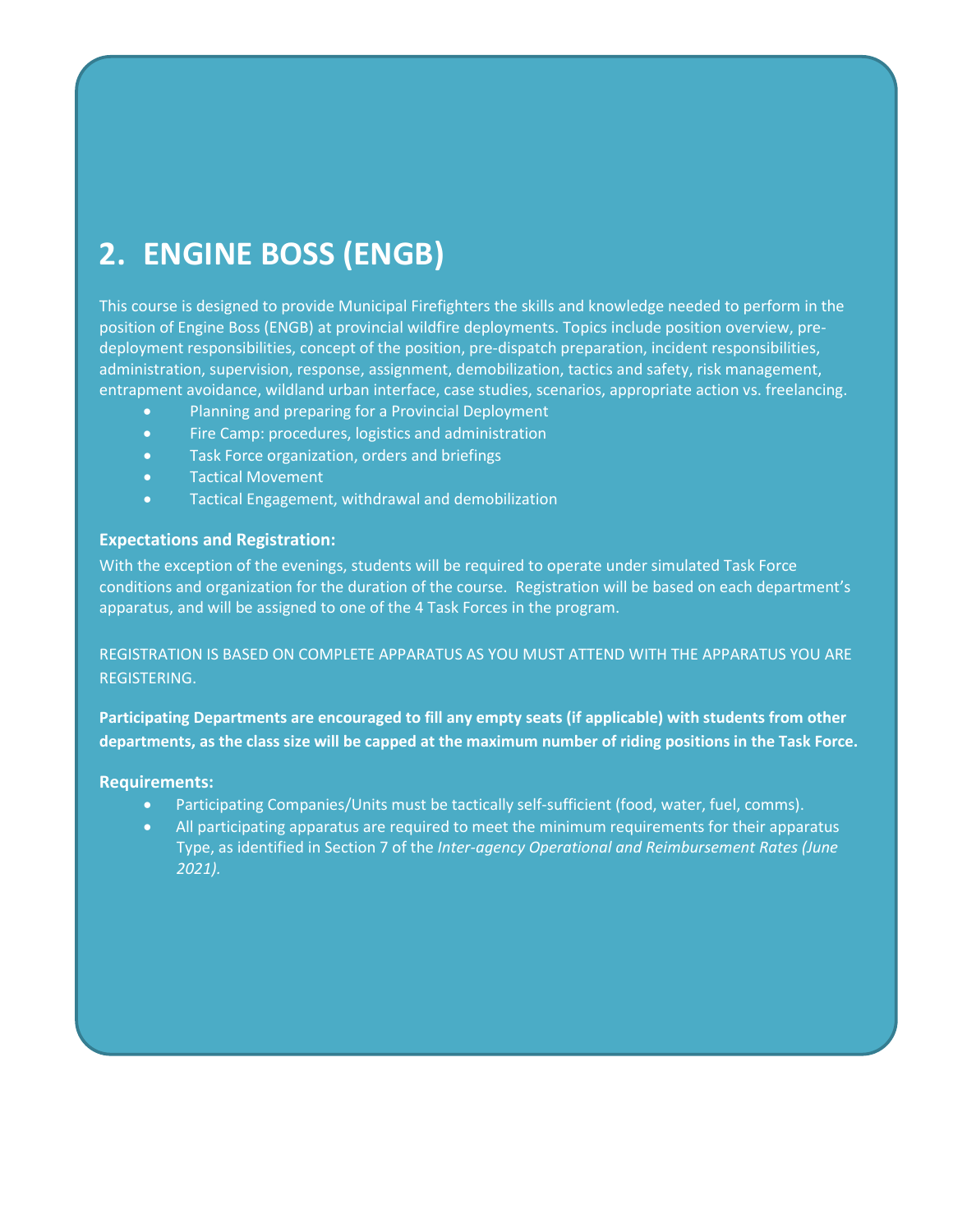# **3. STRIKE TEAM / TASK FORCE LEADER**

Task Force Leader workshop is designed for BC Municipal Fire Departments to meet training and practical requirements for provincial wildfire deployments. The program will focus on wildland structural fire protection, specific documentation, risk management, tactical operations and safety. The program is based on the newly created Guide to Municipal Structure Protection Organization and Tactics for Wildland Deployment.

### **Course Objectives:**

- Activation from PWCC. Where to go, who to see, what to do.
- Review ICS, focusing on Structure Branch Director Down and Unity of Command.
- Identify and describe the responsibilities of a Task Force Leader (TFL).
- Understanding the Incident Action Plan, and how to use it as an operational and safety resource.
- Practice accountable and applicable documentation practices. Review First Day on Fire, Operational Fire Days, and Last Day on Fire.
- Understand crew and fire apparatus manifest and the Inter agency working agreement.
- Understand Structure Protection Specialist (SPS) roles and responsibilities.
- Understand technology, Avenza maps, communications, BCWS, OFC, and other repeater systems.
- Understanding BCWS camp environment, deployment readiness, protocols, camp etiquette, etc.
- Review fire behaviour, environmental conditions, situational awareness, and aircraft.
- Demonstrate the ability to apply Risk Management Process found in the BCWS Guide to Municipal Structure Protection Organization and Tactics for Wildland Deployment to various situations.
- Demonstrate the ability to apply appropriate tactics with assigned resources organized into the task force.

### **Prerequisites:**

- ENGB
- ICS 200

### **Each student will receive:**

- BCWS Guide to Municipal Structure Protection Organization and Tactics for Wildland Deployment.
- And one National Wildfire Coordinating Group Incident Response Pocket Guide.

**Due to limited class size and pre-requisites required, participants registering for this program will be vetted by the Fire Commissioner and BC Wildfire Service.**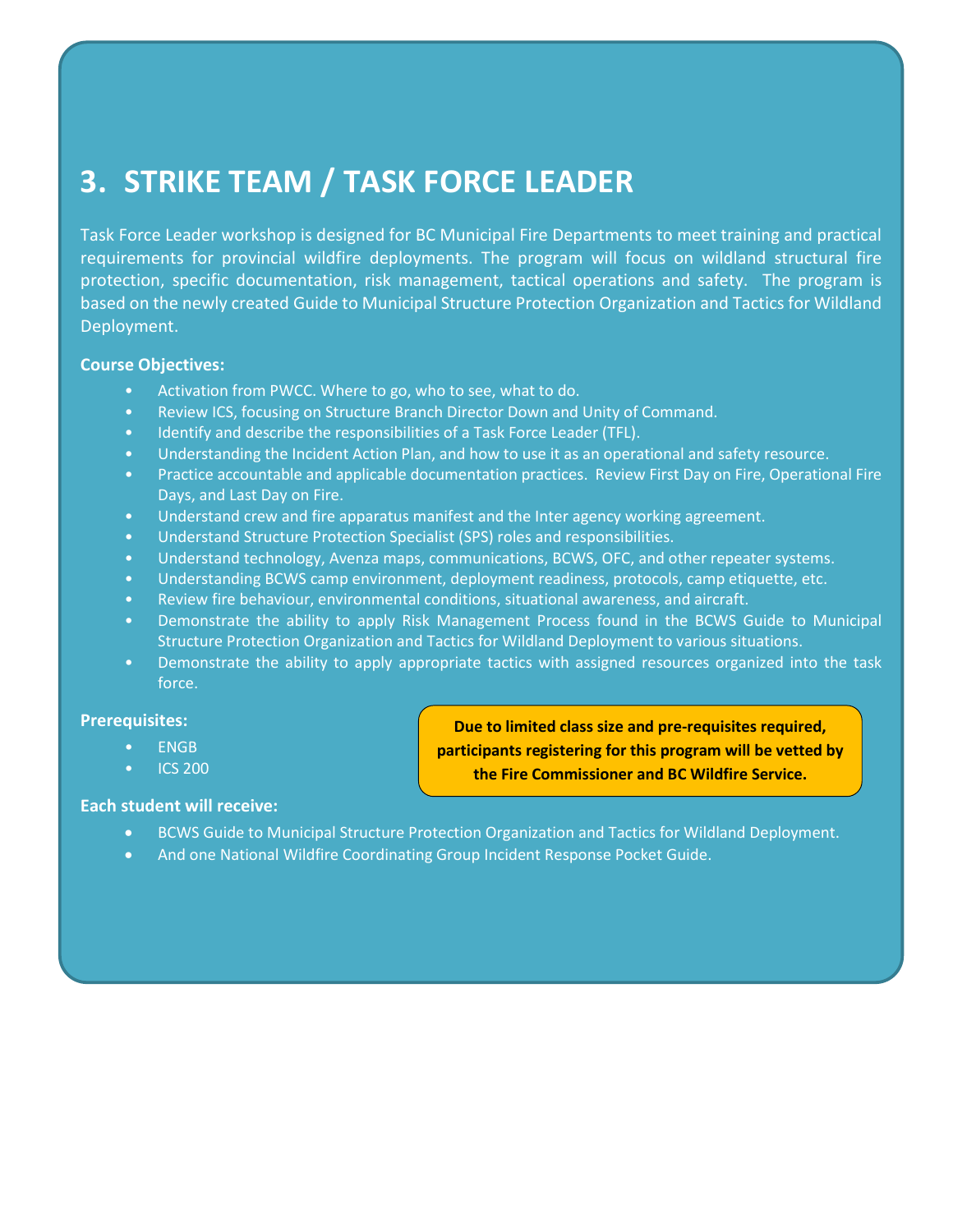# **4. GROUP/DIVISON SUPERVISOR (GrpS/DivS)**

This course is designed to provide municipal firefighters the skills and knowledge needed to perform in the position of Structure Protection Branch Group Supervisor role (WUI) at provincial wildfire deployments. Topics include position overview, pre-deployment responsibilities, concept of the position, pre-dispatch preparation, Task Force/Strike Team Development, IMT/EOC/PREOC responsibilities, Resource Requests incident responsibilities, administration, supervision, response, assignment, demobilization, bases safety, risk management, case studies, scenarios, working within BCWS IMT. Class is limited to 12 students.

**Prerequisite courses:**

ICS 300 WSPP-FF1 WS-115 Taskforce Leader (Qualified) NFPA 1021 Fire Officer 2

**Due to limited class size and pre-requisites required, participants registering for this program will be vetted by the Fire Commissioner and BC Wildfire Service.**

### **5. Structure Protection Base Manager & EOC Fire Branch**

#### **Structure Protection Base Manager:**

Is responsible for managing all activities within the Structure Protection staging area, Structure Group Communications, Accountability, Check-in / Check-out Procedures, administration or DTR's and camp logistics. Under the direction of the Structure Branch Director the base manager organizes Strike Team and Task Forces with Provincial Draw Downs for the Structure Defense/Protection Group as units arrive to the event.

#### **EOC Fire Branch Coordinator:**

In this role you will learn how to arrange and coordinate for urban and wildland fire suppression, as well as acquire mutual aid resources, as necessary. Complete EOC resource requests working with the Logistics Section, PREOC and PWCO/PWCC. Complete and maintain branch status reports for major incidents requiring or potentially requiring regional and provincial response support, and maintain status of unassigned fire resources in the area in conjunction with the Resource Unit.

- Implement the objectives of the EOC Action Plan assigned to the Fire Branch.
- Overall supervision of the Fire Branch.
- Develop Wildfire Site Liaison.
- Base kits will be provided.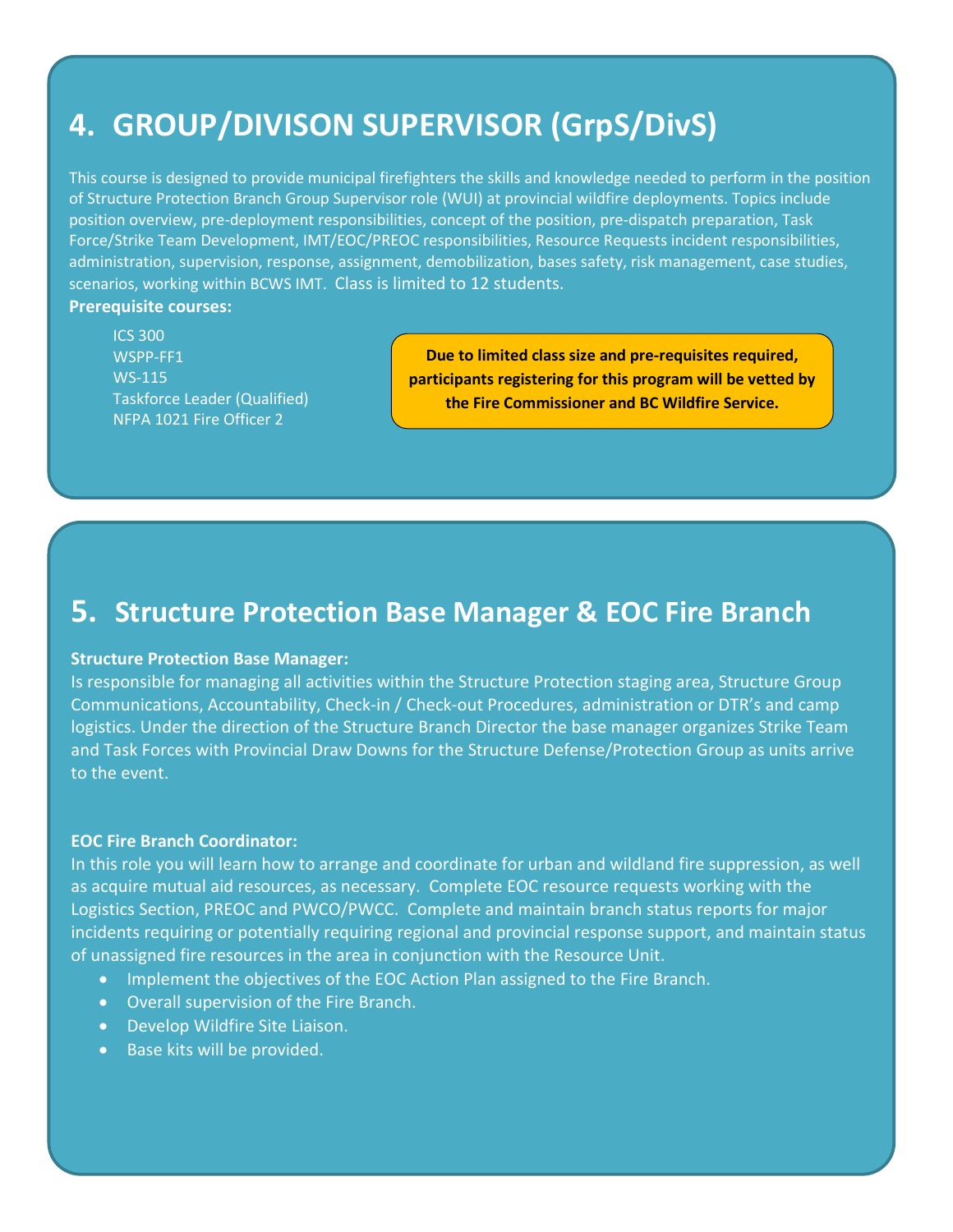# **6. Wildfire Mitigation Specialist April 21-24**

This 4-day course offers professionals whose work involves wildfire hazard mitigation, the ability to demonstrate that they understand hazard mitigation measures, planning and preparedness strategies, public education practices, and wildland fire science. Tied closely to the FireSmart Home Partners program a voluntary property assessment program that helps residents identify specific actions and upgrades they can take on their property to reduce wildfire risks.

The program's primary purpose is to engage homeowners in voluntary wildfire mitigation activities by offering a professional home assessment with property-specific recommendations. This approach provides them with a comprehensive FireSmart road map for their property.

Conducted by formally trained and qualified fire service professionals. FireSmart Canada has developed a comprehensive training program for fire departments. This training offers an online portion for firefighters to go through the theoretical components of the course and a one-day in-person practical course.

# \*Pre-registration thru FireSmart BC ONLY\* e-mail Joel Hamilton, BC FireSmart Coordinator for registration:

### [homepartners@firesmartbc.ca](mailto:homepartners@firesmartbc.ca)

# **7. Danger Tree Assessor (DTA)**

### **Wildland Fire Safety Module**

This course provides students the knowledge and technical procedures for assessing tree hazards and establishing appropriate safe work practices in situations where there is potential exposure from dangerous trees to workers on the fire line. It also provides information on assessing both tree hazards and wildlife-tree habitat value, where opportunities exist.

# **8. INTRODUCTION TO WILDLAND FIRE BEHAVIOR**

This course provides instruction in the primary factors affecting the start and spread of wildfire and recognition of potentially hazardous situations. S-190 is typically taught in conjunction with or prior to Basic Firefighter Training, WSPP FF1. It is designed to meet the fire behavior training needs of a Structural Firefighter.